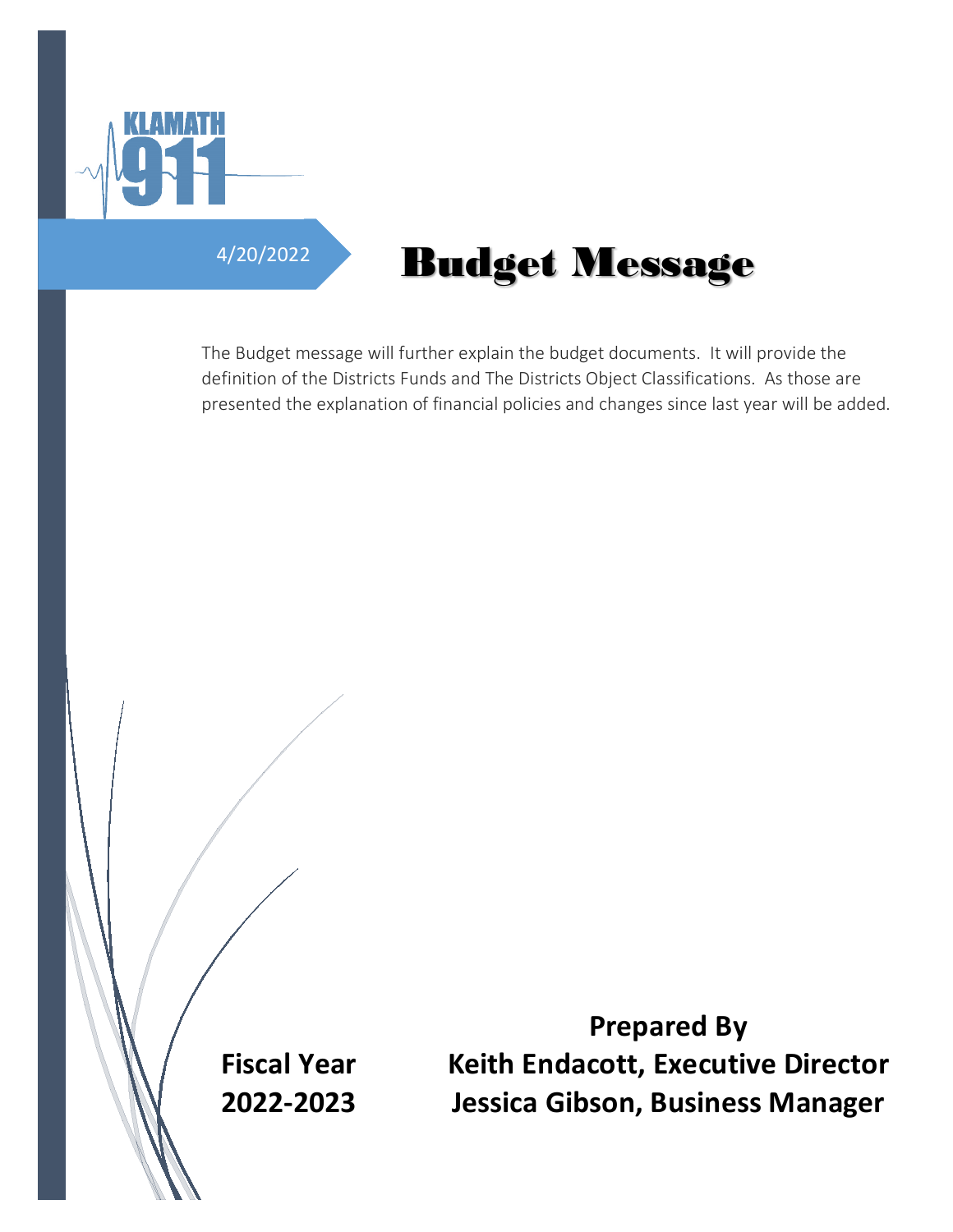# **Contents**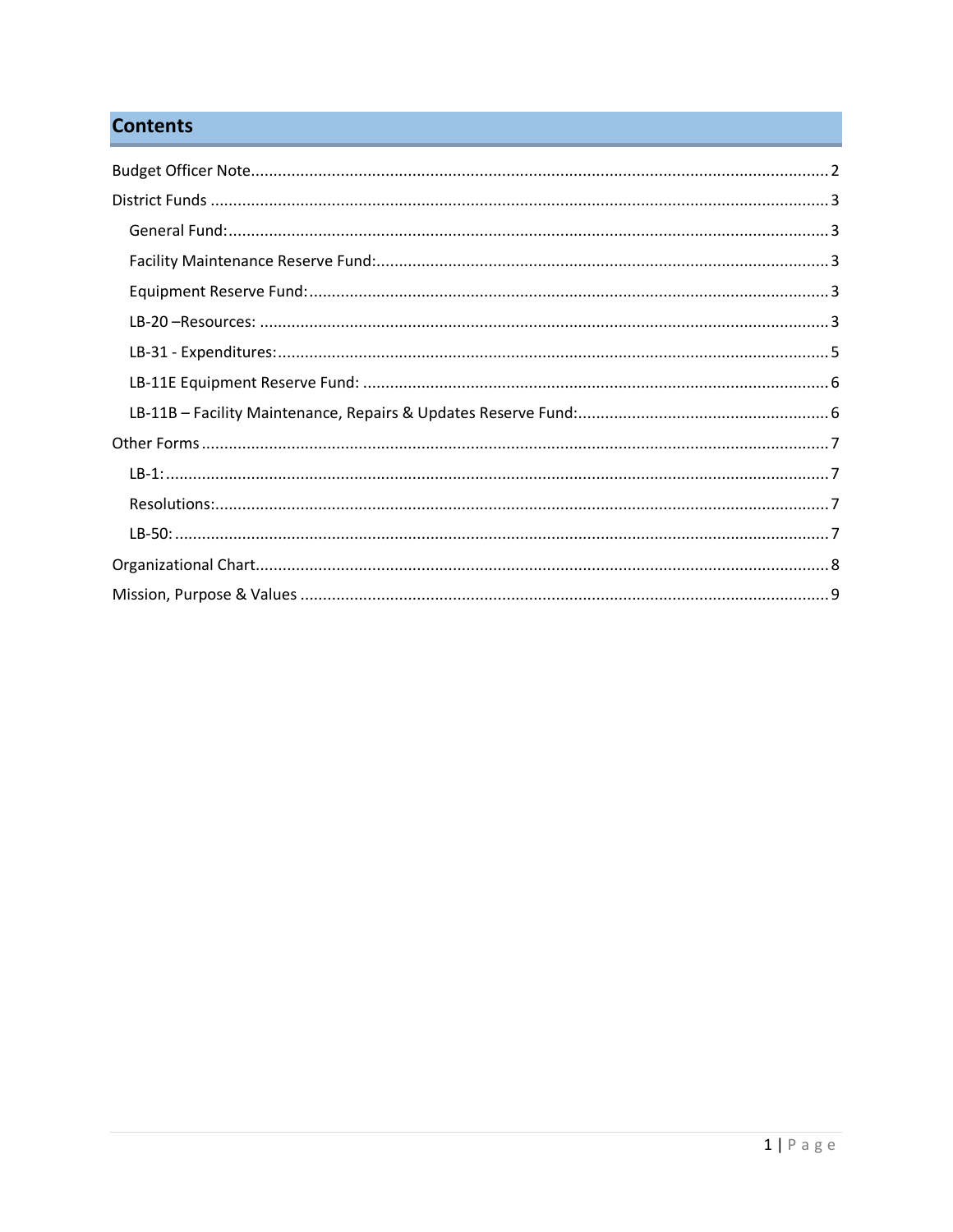## <span id="page-2-0"></span>**Budget Officer Note**

The FY22/23 Budget has been prepared based on the strategic plans of our District. Every year the proposed Budget is a projection. However, this year, more so than usual. The document is prepared based on the most current information and best projections available.

Those considerations include elements in the personnel services. The Collective Bargaining Agreement is nearing resolution but as of the time this message has been prepared it has not. Our biennial pay equity study has been completed per the requirements of OEPA, there are no corrective actions necessary. There has not been any increase in pay for FY 21/22 based on cost of living. Typically, the resolution of the CBA will include retroactive pay to address that. When that is the case, it has been our practice to apply the same cost of living increases to non-bargained positions. Succession and strategic planning support a review of non-bargained positions to align with District succession and strategic plans.

#### FY 21/22 Budget Adjustments

Budget adjustments are necessary to manage reserve accounts, facilitate transfers between accounts and appropriate any extra payment to long term debt.

Current fiscal year (we are in the last quarter of it) has already seen impacts in personal services. We have experienced staffing changes that have been a challenge operationally. The impacts of turnover in our existing staff and trainees along with the challenges of recruitment during the COVID era resulted in actual costs being less than the budget projections. We have successfully capitalized on these carryovers in the past by utilizing funds to build reserves and refinancing our long-term debt. Budget adjustments will allow for us to capitalize on some of these funds to reduce long term debt.

Lastly, we are moving forward in our process on major projects involving system replacements. We are developing a request for proposal for a new CAD system. We are working with our partner agencies through KIRG on communications system updates. Integrated with that we will need to replace our dispatch consoles (radio). Our current CAD has been in place since 2006, our current dispatch consoles since 2008. The E911 phones deployed in 2017 and funded through the state 911 subaccount are on a replacement cycle determined by the state that is typically 5-7 years. That puts us on the threshold of our 911 phone "refresh". These projects also include considerations of the needs of our Public Safety partners. Collaboration on these projects foster opportunities for grants and partnerships along with requiring District funds. The equipment reserve fund established in 2012 has reached the 10-year limit. A new fund will need to be established. This proposed budget assumes that the Board approves the resolutions necessary to make these budget adjustments.

Keith Endacott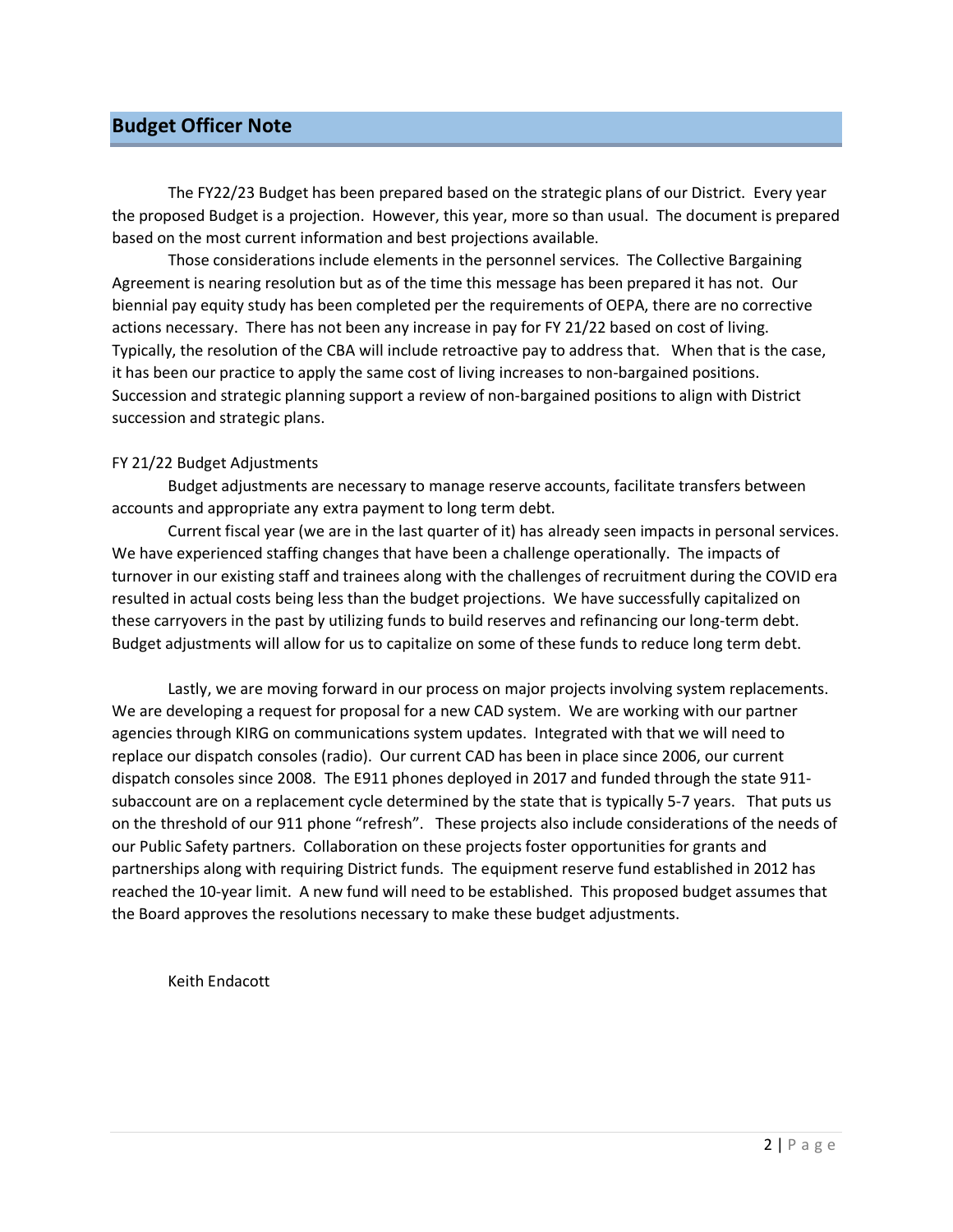# <span id="page-3-0"></span>**District Funds**

Klamath 911 Emergency Communications District utilizes the local branch of Umpqua Bank. Umpqua Bank qualifies for the Oregon Public Funds Collateralization Program under ORS Chapter 295.002. The district has four accounts, a money market and checking associated with the general fund and two reserve funds in separate accounts.

<span id="page-3-1"></span>**The District has three total funds: General Fund, Building Reserve Fund and Equipment Reserve Fund.** General Fund: This fund is budgeted on forms LB-20 for resources and LB-31 for expenditures. It represents Cash held in Umpqua Bank in checking and money market accounts, along with petty cash and accounts receivable and payable.

<span id="page-3-2"></span>Facility Maintenance Reserve Fund: This fund established in June of 2020 is budgeted on form LB-11B. The district has a specific bank account for this fund.

<span id="page-3-3"></span>Equipment Reserve Fund: The Equipment Reserve fund is authorized by the Board through resolution and has been determined upon annual review to be continued. This fund is budgeted on

**In the budget document the amounts are separated into main categories. These are the Object Classifications. Within those main categories are the specific line items. The following sections will explain the main categories and provide information on the recommendations of the Budget Officer for the line items within those classifications.**

form LB-11E is also a separate account. This holds funds in reserve for future projects such as system lifecycle replacements.

### <span id="page-3-4"></span>LB-20 –Resources:

Beginning Fund Balance: This represents what is estimated to be left over in our General Fund at the end of the current fiscal year. (June 30, 2022) Our projection is \$931,018.

### Other Resources:

9-1-1 Excise Tax: This section includes our pass-through share of the 911 tax that is collected by the State. Distributions to the 911 call centers are made quarterly. A formula roughly based on population served is defined in ORS that determines

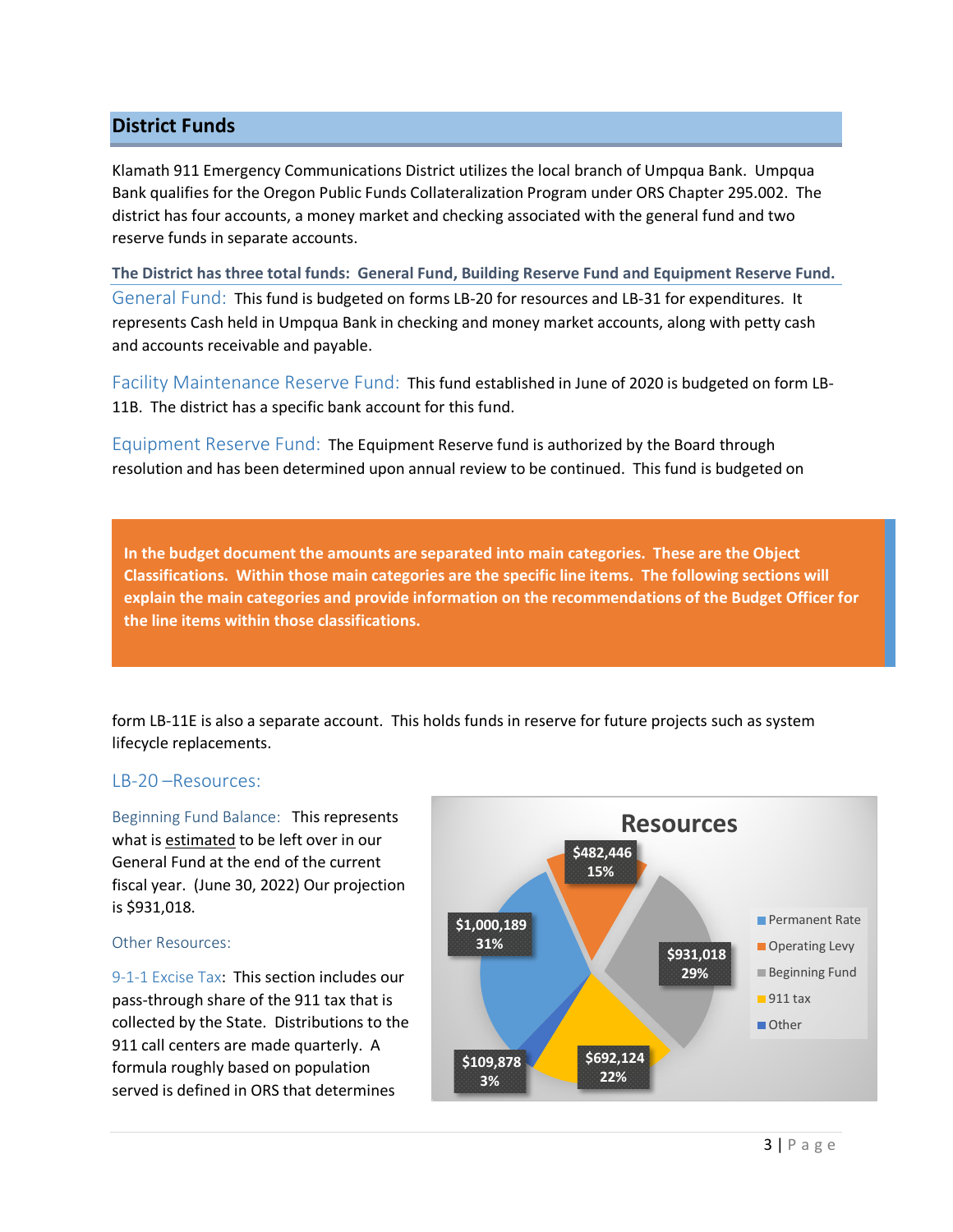the amount of the distribution. Legislation passed in 2020 increasing this tax over the past 2 years incrementally from \$.075 to a final rate of \$1.25 as of January 1, 2021.

Other Funding: Tow Contract fees, miscellaneous sales and State payments in lieu of taxes are self-explanatory.

OEM Subaccount Funds: This category represents money spent from the 911 subaccount managed at the State 911 program. These funds are either reimbursed, disbursed, or paid directly for services on our behalf. This is where we account for those dollars. The expenses are authorized in the appropriate category.

Contract Service Fees: This is income from a small number of contracts for services we provide.



Grant Revenue: There are no planned and anticipated grant funds for this budget year, but that does not prohibit us from seeking and receiving grant funds if an opportunity becomes available.

Taxes necessary to balance: This figure is the additional amount required to have the total resources balance with the total expenditures listed on the LB-31. This amount cannot exceed the estimated amount of taxes expected during the fiscal year based upon our permanent tax and operating levy.

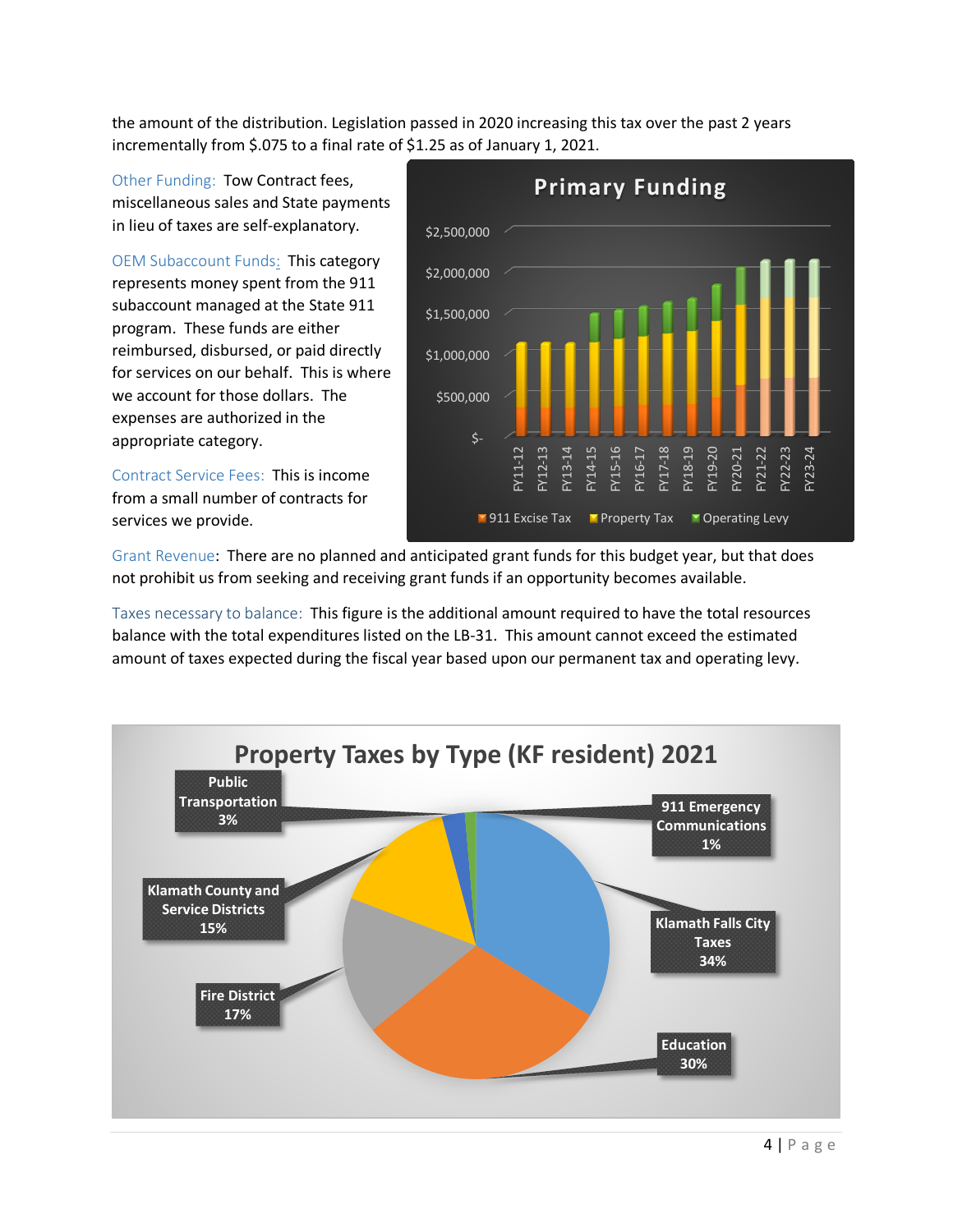# <span id="page-5-0"></span>LB-31 - Expenditures:

Personal Services: This section covers the cost of employees. It lists the positions in the organizational structure with annual cost (salary plus incentives as outlined in the CBA and Policy) as the budget line item. These amounts are based on the number of employees in that position, and specifically what each employee earns based on the wage/salary scale. The Collective Bargaining Agreement (CBA) outlines the rate of pay for members of the Union. Administrative staff wage and salary scales are defined in policy and treated in a similar way, with step increases commensurate with their professional growth over time. These amounts are estimations which will need to be adjusted.

As directed by our previous plan, filling positions has been our priority. We will continue our efforts in this regard.



The rest of the categories within Personal Services are related to taxes, retirement, health care and other benefits. All of these have a proportional relationship with the salary expense.

Materials and Services: This section includes the general operating costs. There are multiple line items that have shown to be consistent from year to year. These are indicated by little change in amounts across the page. Listed below are categories or specific line items that merit further detail.

Training Costs: 7001-Training fees, 7018-Private car mileage and 7020-meals & lodging have all been determined based upon the travel and training requirements for staff along with the required meetings and travel for administration. With the lifting of the State of Emergency COVID pandemic we expect in person training to fully resume this coming year. These projections are also higher due to training requirements with promotions. The proposed amount reflects that.

These expenses cover the costs of:

- The extensive training associated with new hires and newly promoted employees.
- Annual maintenance training for each certified employee.
- Expenses for administrative employees training.
- Costs associated with engagement and participation in organizations such as SDAO, APCO/NENA etc.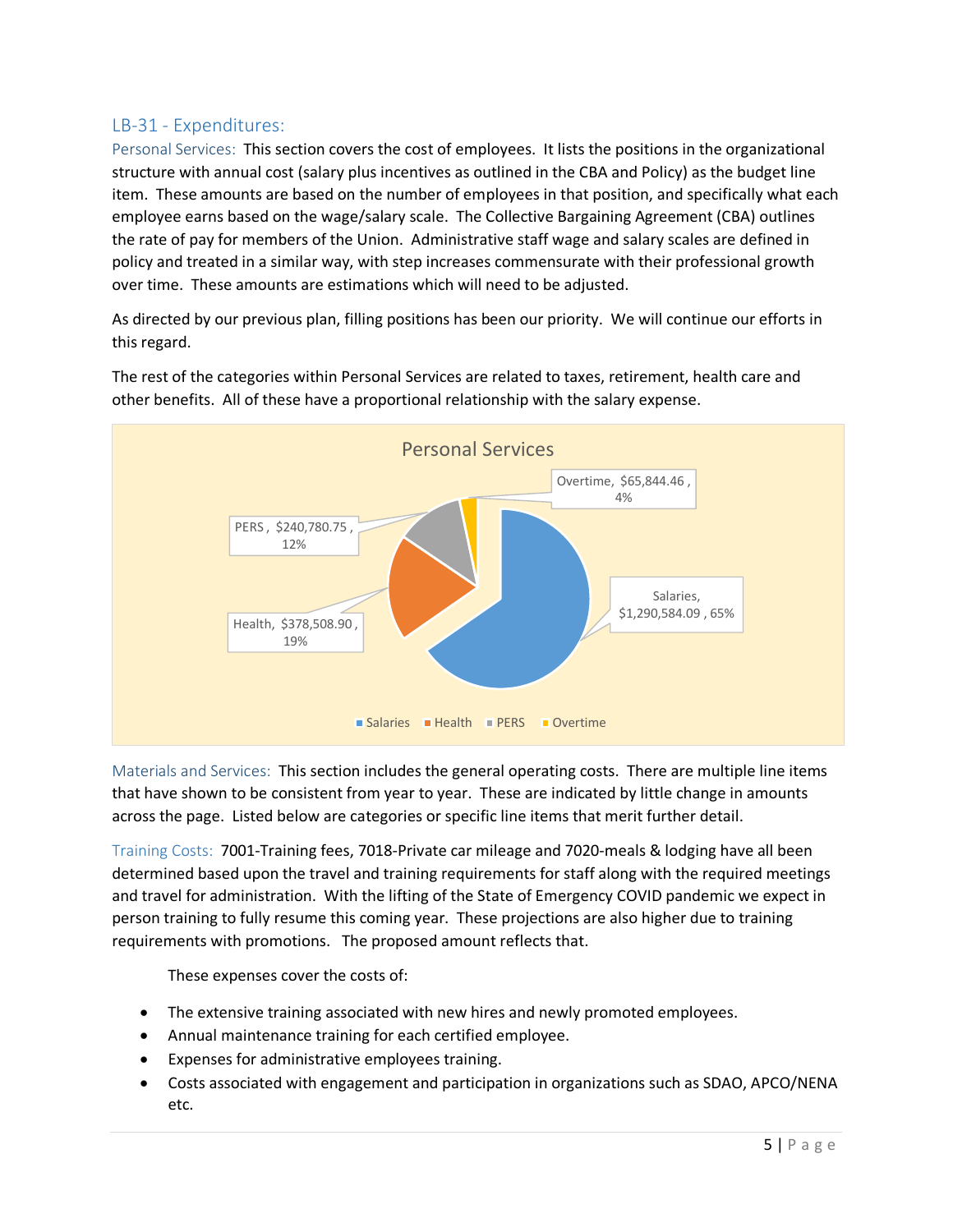Recognition Events & Awards: 911 Dispatchers. These professionals are highly skilled and capable. They have chosen a career which requires, immediate and decisive CORRECT action in the pressure cooker of other people's emergencies. This line item covers the expense of recognizing their efforts and commitments. This includes recognition during National Telecommunicator Week in April and other events throughout the year.

Board training: We have calculated the cost for 5 board members to attend the SDAO conference in February in Sunriver.

Election Expense: Operating Levy Renewal and Board position election costs.

Contract services: These contracted services are mostly technical support for the primary systems required to complete our mission and support functions of the district. There are about a dozen different items considered in this total.

Legal Services (7031 and 7043): This covers the cost of the Boards Attorney as well as our Labor Attorney. There are two categories depending how these services are paid and the type of 1099 tax form they are issued.

Radio System Maintenance Fee - KIRG: The amount represents dollars paid to KIRG for maintaining the radio system. I call this out for two reasons. First, KIRG is an ORS 190 organization that we are a member. Our participation is not only contribution of fees but also the administration of that organization is tasked to our staff. The arrangement has been highly beneficial to all participating agencies, but it should be noted that there is added workload and responsibility to our leadership positions. Second, part of the maintenance fee is offset by funds collected from partners in Contract service fees.

### Capital Outlay

Office and Communication Equipment: These categories are where we expense equipment that has a lifespan longer than 1 year and an initial cost greater than \$1,000.

Zions Bank Loan; Principal and Interest: Self-explanatory

Special Payments: OEM Subaccount Expenditures. These expenses which in various fashion get paid by OEM include CPE maintenance agreements, MSAG/GIS work, Text to 911 and other qualifying expenses.

Interfund Transfers. These are funds that are transferred between recommended in this Budget.

Unappropriated Ending Fund Balance: This is the amount required to operate in the following fiscal year from its beginning to the point at which our property tax-based funding is distributed. That is July 1 through mid-November.

General Contingency: A general contingency is used when an amount can be identified as a requirement without being identified as to what it is for. This amount is zero.

<span id="page-6-0"></span>LB-11E Equipment Reserve Fund: The equipment reserve is our holding account for future equipment or system replacement and repair.

<span id="page-6-1"></span>LB-11B – Facility Maintenance, Repairs & Updates Reserve Fund: The maintenance reserve is our holding account for future building replacement and repair.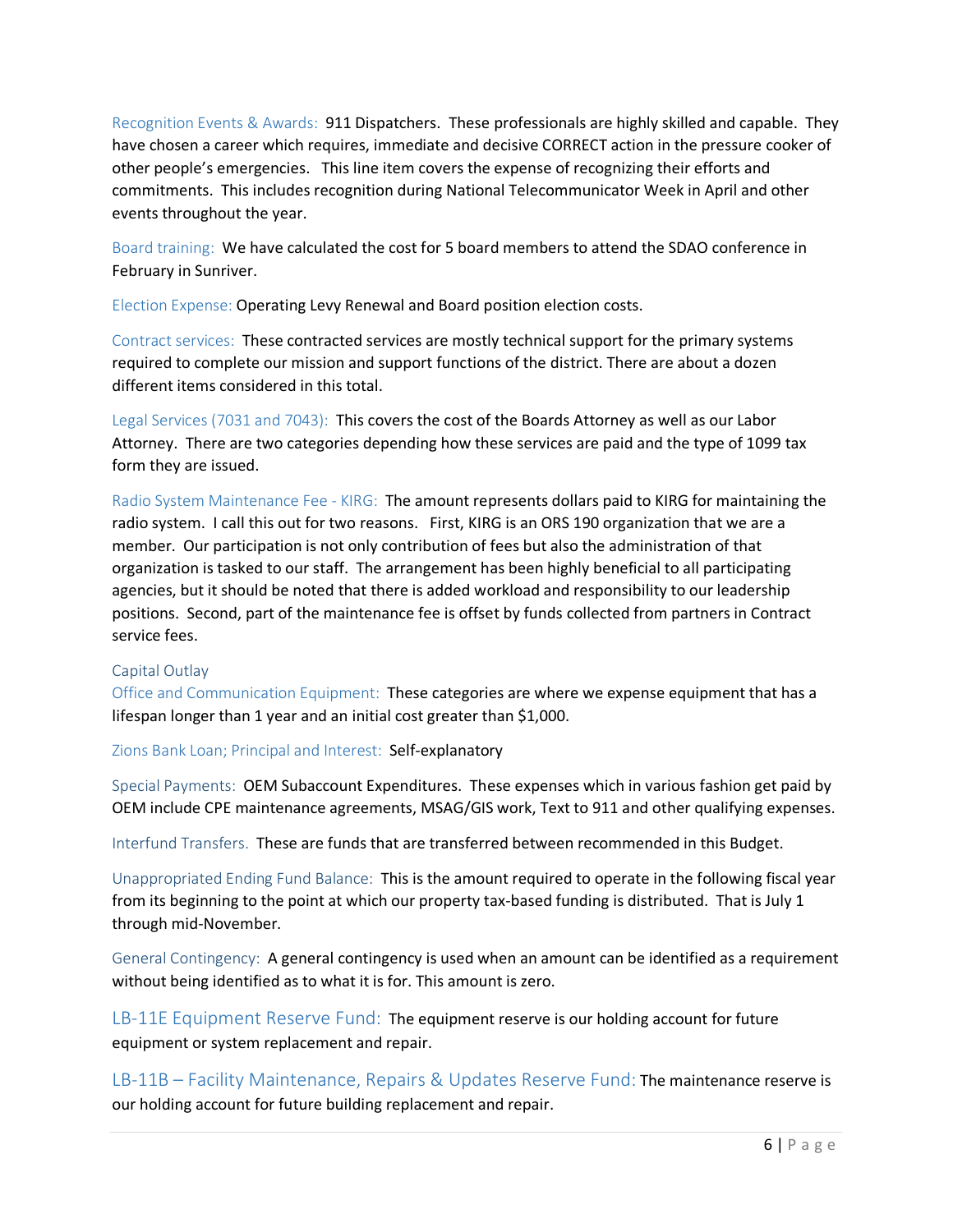# <span id="page-7-0"></span>**Other Forms**

<span id="page-7-1"></span>LB-1: This is the notice of budget hearing, published after the budget committee approves the budget, inviting the public to the hearing where the board would adopt the budget.

<span id="page-7-2"></span>Resolutions: There will be a total of three resolutions.

Adopting the Budget: This resolution adopts the budget by amount.

Object Classification Allocations: This resolution sets the allocated amount of each fund and states the amount for the object classifications in the fund.

Taxing Authority: This resolution imposes the taxes of our permanent rate and operating levy.

<span id="page-7-3"></span>LB-50: The LB-50 is filed along with the Boards resolutions with the county tax assessor authorizing the collection of our property tax revenue.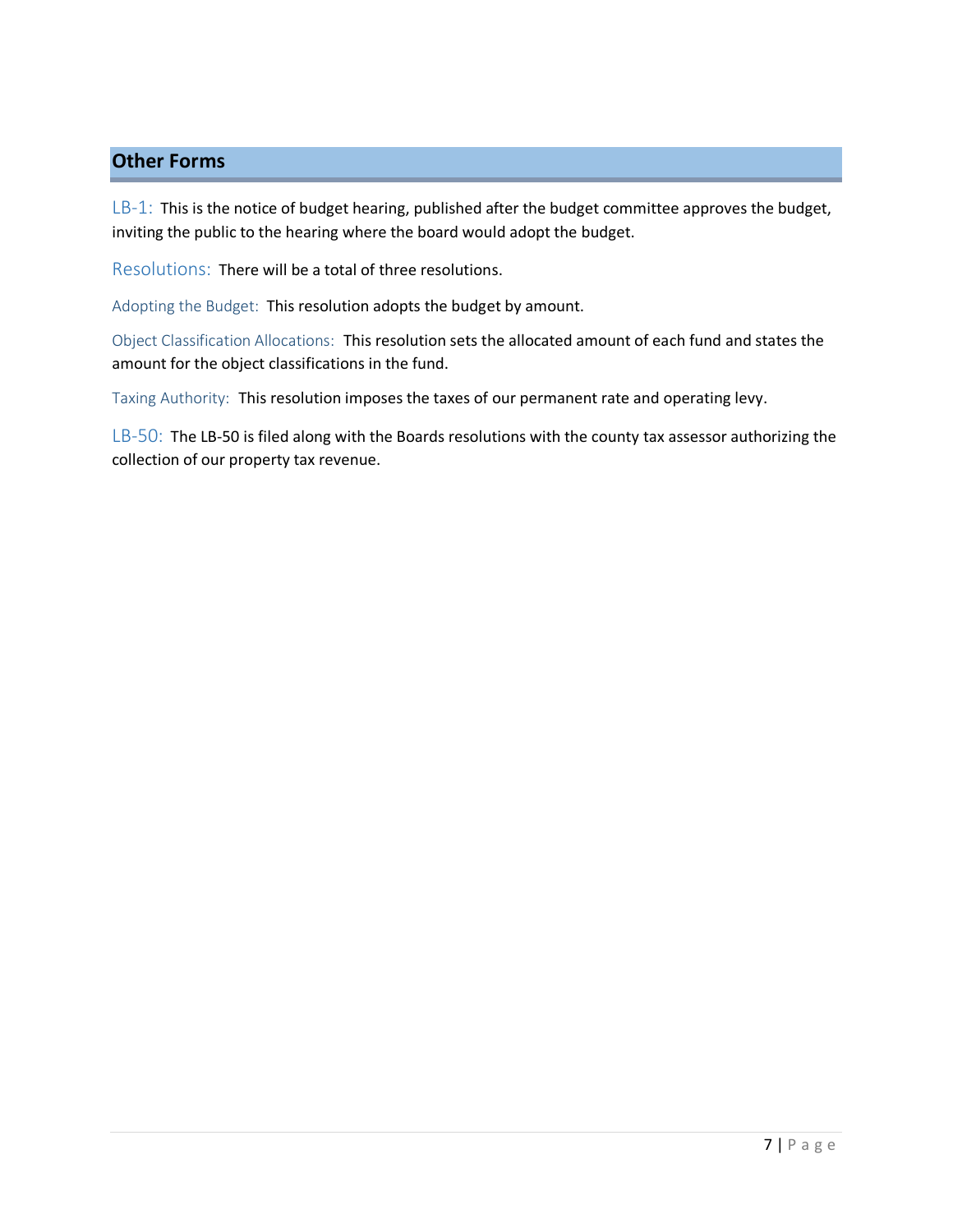# <span id="page-8-0"></span>**Organizational Chart**



The half-time Telecommunications Specialist is primarily our entry level position. In addition, and simply defined this category includes any TCS working between 20 and 37.5 hours per week. Once a trainee achieves solo status these positions are critical due to scheduling flexibility to cover time off and daily operational peaks. The estimates for HTE TCS both in total dollars and in number of positions factor in recruitment targets, training schedule, and unfortunately turnover within the training program. For reference the dollar amount proposed in this budget for the HTE TCS position would adequately fund four fully trained solo status telecommunications specialist working the full year.